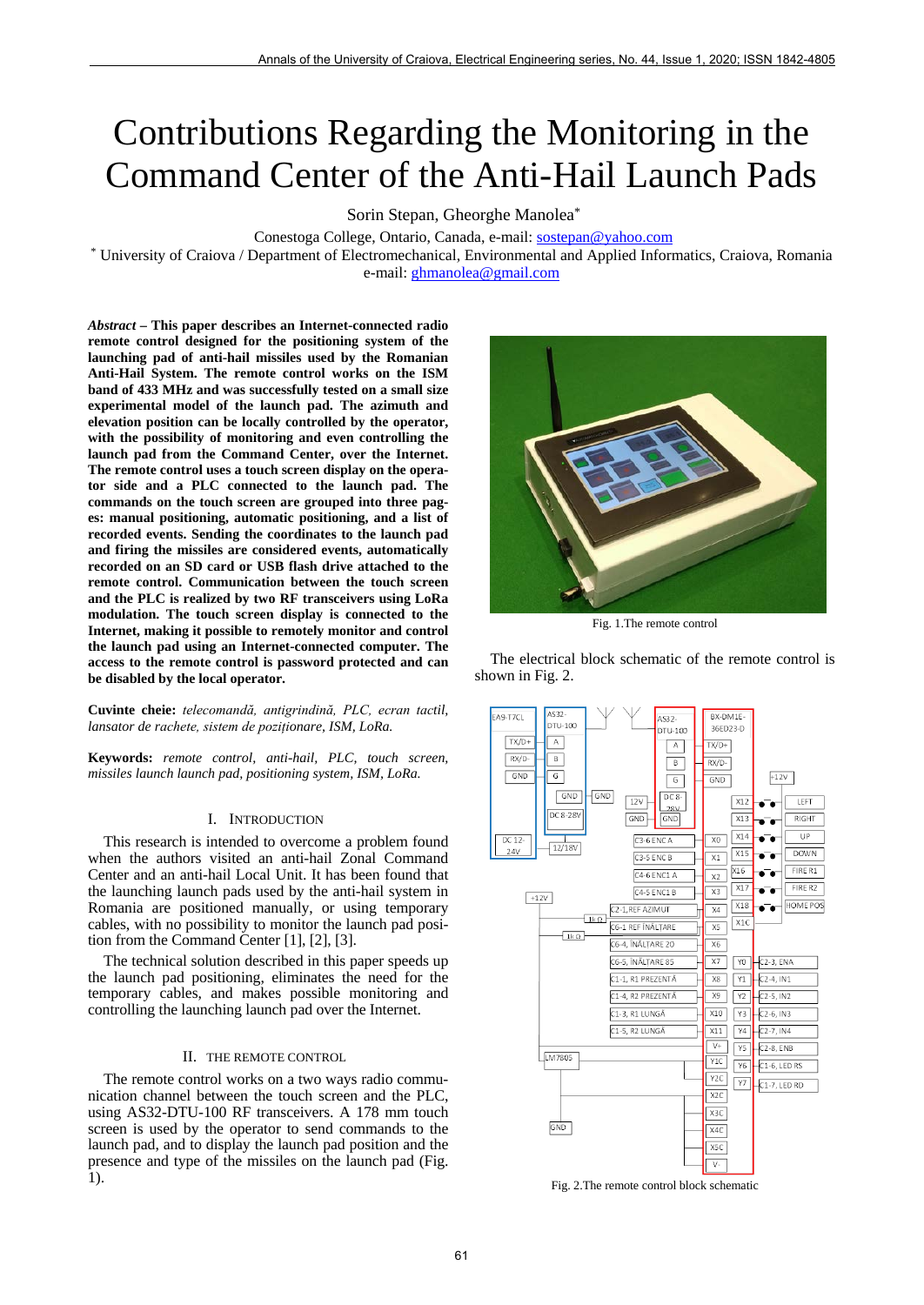The commands entered by the operator on the touch screen are grouped into three pages of the screen:

- manual positioning,
- automatic positioning, and
- list of events produced.

The manual controls screen is shown in Fig. 3.

The operator holds the arrow labeled buttons until the desired position of the launch pad is reached. The presence and type of the missiles loaded are displayed on the touch screen, along with the azimuth and elevation coordinates.



Fig. 3.The manual positioning controls screen

The automatic positioning screen is shown in Fig. 4.



Fig. 4.The automatic positioning screen

From this screen, the operator can prescribe the azimuth and elevation coordinates for the launch pad using a virtual keyboard that pops up on the touch screen when the azimuth or elevation prescribing buttons are depressed. After sending the coordinates, the launch pad moves automatically to the desired position.

The remote control is provided with SD card and USB memory ports. The third screen shows a list of events recorded on the external memory. The positioning of the launch pad using the "SEND COORDINATES" button and the missile launch are recorded as events, with a time stamp.

## III. MONITORING THE LAUNCH PAD OVER THE INTERNET

For the launch pad monitoring in the Control Center, we proposed to connect the remote control to the Internet, and we used, for this purpose, the Ethernet port of the EA9-T7CL touch screen is provided.

Monitoring the remote control involves, in addition to connecting to the internet, certain settings on the touch screen, as well as on the PLC and the router used by the touch screen to connect to the internet:

- Setting the IP address and DNS server for the touch screen, by accessing the Setup - Panel Network - Ethernet Port menus in the touch screen software.
- Setting the same IP address and DNS server for the PLC, by accessing the PLC menus - System Configuration - Internal Ethernet Port in the PLC software program.
- Activating the Web Server application by accessing the Setup - Panel Network - Web Server menus from the touch screen software.
- Activating the Remote Access application by accessing the Setup - Panel Network - Remote Access menus in the touch screen software program.
- Setting dedicated ports (80 for the Web Server application, respectively port 11102 for the Remote Access application) in the Port Forwarding menu of the router. These ports are suggested by the touch screen software program but are not mandatory.

To connect to the touch screen using a computer, a remote user only needs the public internet address of the touch screen, respectively the public IP of the router to which the touch screen is connected, the account username and the password. No other software is required, an ordinary internet browser is used.

After typing the touch screen public IP address in the browser, the main screen of the "Web Server" app shows up (Fig. 5).



Fig. 5.The main screen of the "Web Server" app

When accessing the "File List" link, a web page opens with the events recorded in the external memory of the remote control (SD card or USB flash, according to the settings used), grouped in text documents created daily.

The "Screen List" link opens a web page from which the remote control screens can be viewed (manual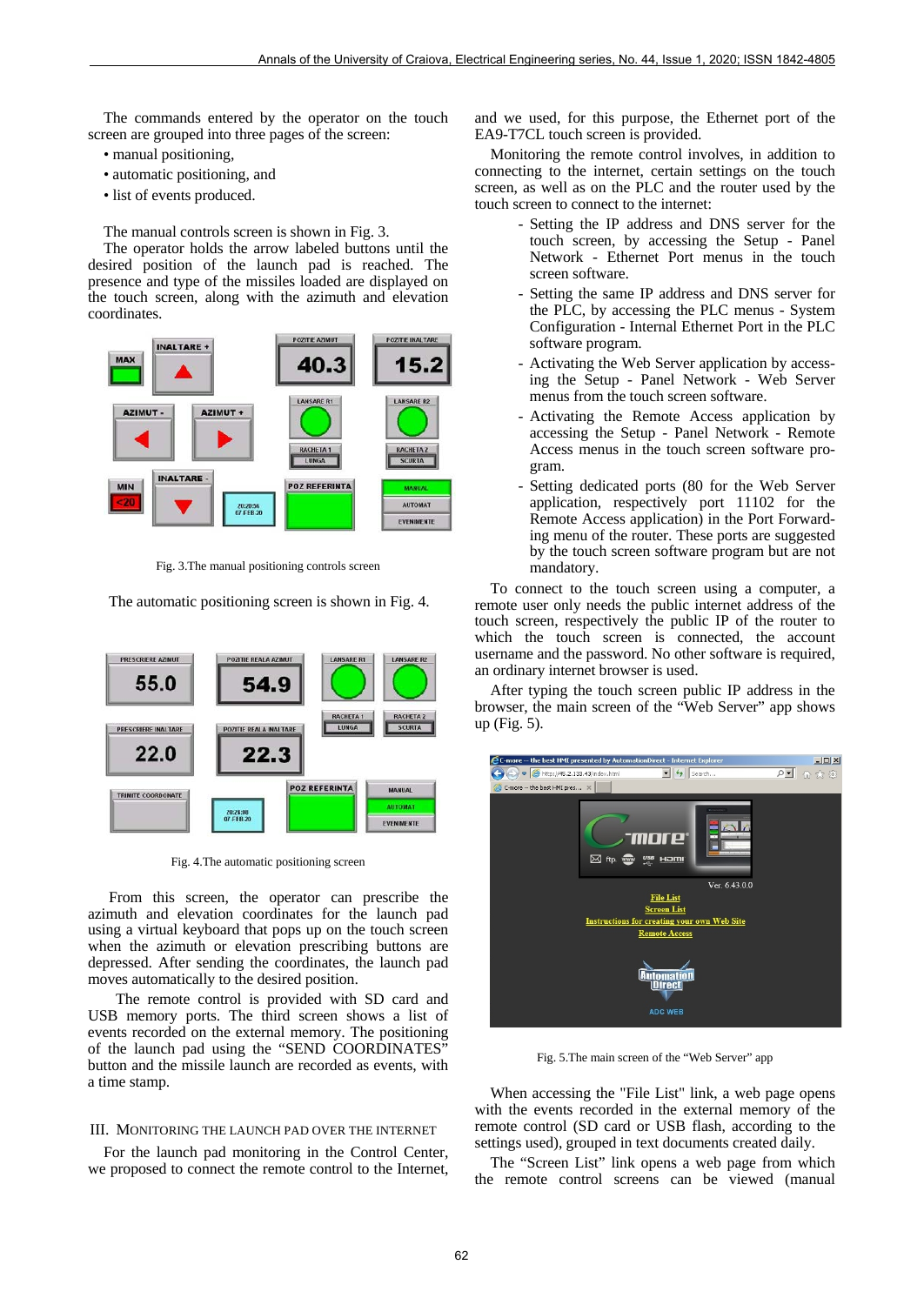positioning commands, automatic positioning commands, and recorded events).

The launch pad control is performed using the "Remote Access" application, included in the program loaded in the remote control. Accessing this application is done with the "Remote Access" link from the main screen of the Web Server application.

When accessing the "Remote Access" link, the main screen of the application opens (Fig. 6).



Fig. 6. Remote launch pad control using "Remote Access" app

In order to control the launch pad in the Command Center, the user must choose the connection option no.2, the one that involves the existence of a router. Option 1 can be used in a local network only.

Accessing the link has the effect of downloading the RemoteHMI\_IP executable program, with the possibility of saving or running it on your computer. Saving this program, possibly with a shortcut on the desktop, makes it easier to use the Remote Access application later, in the future it is no longer necessary to go through the Web Server application. When running the application, after entering the account username and password, the image of the remote control touch screen shows in the internet browser. Using a mouse, the launch pad can be controlled as if the commands were performed locally on the touch screen (Fig. 7).



Fig. 7.RemoteHMI\_IP app screen

## V. CONNECTION TO THE LAUNCH PAD

The launch pad azimuth and elevation positioning are achieved by using two permanent magnet synchronous motors, provided with worm gears and incremental encoders, and driven by electrical drives (Fig. 8) [4], [5].



Fig. 8. Elevation motor and drive mounted on the ramp [4]

The PLC connected to the experimental model can be connected to the launch pad drives with minor adjustments:

• all the PLC terminals connected to 0V (GND) on the experimental model will be connected to the 0V control terminal on both drives

• terminals X0-X3 connected to the encoder outputs on the experimental model will be connected to the encoder outputs on the drives, using the buffered encoder output connectors. Ground terminal on the buffered output connectors on both drives will be connected.

• terminal X1C, connected to +12V on the experimental model, will be connected to +V terminal on the buffered encoder output on one drive

• Terminals Y0, Y1 and Y2 connected to ENA, IN1 and IN2 on the experimental model will be connected to control terminals DRIVE ENABLE, RUN FORWARD and RUN REVERSE on the drive used for azimuth positioning

• Terminals Y3, Y4 and Y5 connected to IN3 and IN4 and ENB on the experimental model will be connected to control terminals RUN FORWARD, RUN REVERSE, and DRIVE ENABLE on the drive used for elevation positioning

• an additional digital I/O module will be attached to the PLC, since the experimental model simulates the launch of two missiles, and the launch pad can carry eight missiles

• the PLC program and the local controls panel will be modified for eight missiles

• one constant in the PLC program will be modified, on each axis, to reflect the difference in the number of pulses the encoders provide for one degree of rotation of the launch pad.